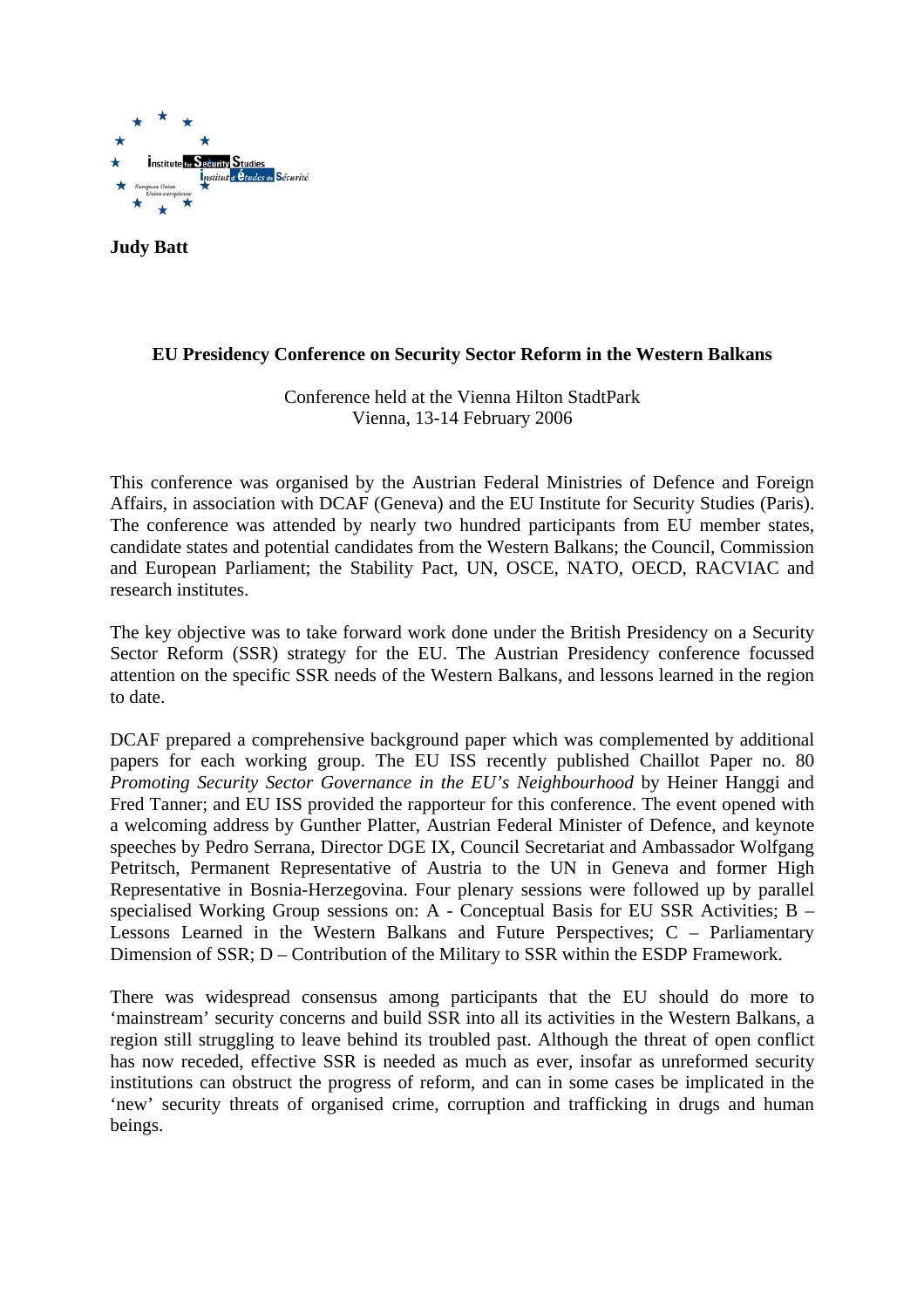# *1) The Conceptual Basis for EU SSR Activities*

Although the European Security Strategy noted the importance of SSR for achieving the EU's strategic objectives, the EU at present lacks an explicit SSR concept. Yet the EU has the potential to be the most 'complete' of any of the international/multilateral actors in SSR. **The EU is already heavily engaged in a range of SSR-related activities –albeit under a different name - and is the most important single contributor of resources.** It needs to enhance the conceptual coherence of its activities. The Council has adopted a concept for ESDP support to SSR in November 2005. The Commission's draft Community concept is now awaited. There is general agreement that a holistic approach is needed, and that this requires much enhanced cross-pillar co-ordination in the EU. Conference participants were strongly of the view, therefore, that **the aim must be to work towards a single overarching SSR concept.** The two drafts should eventually be brought together. The challenge will be to link the more operational ESDP concept with the much broader EC concept; to harmonise the security and development perspectives; and to set SSR firmly within an overall agenda of improving human security, democratic governance and human rights.

The OECD/DAC guidelines on SSR are a suitable starting point for the definition of SSR, having been endorsed by EU member states (and adopted in the Council Secretariat's paper). An OSCE representative at the conference also drew attention to the relevance of the OSCE 1994 Code of Conduct as a point of reference for SSR. This was drawn up largely at the initiative of EU member states, but it has also won acceptance from the EU's 'eastern neighbours' and the Western Balkans – the EU's partners in SSR.

There was little debate at the conference over terminology (i.e. whether we should refer to 'security *sector* reform' or 'security *system* reform') – **the key is for all EU actors to 'sing to the same hymn-sheet'**.

## *2) Coherence and Coordination*

The formulation of a comprehensive EU SSR strategy should improve coherence and coordination by **clearly specifying the functional division of responsibilities** across the pillars. It should help **identify gaps** in the range of existing activities. It could be used as a prompt for **'stock-taking' initiatives** by the EU and its member states. This could be most usefully done through **exchange of information** on SSR initiatives 'on the ground', among EU member states' Heads of Missions, EUSRs and Head of the EC Delegations. But it would also be worthwhile to **encourage the governments of West Balkans partners themselves to gather information** on what is being done, and who is doing what: this would promote 'local ownership' and build governments' coordination capacities.

SSR should be **integrated into EU instruments for external policy**. Sections on SSR could be included in Country Strategy Papers, Action Plans etc, signalling the priority the EU attaches to this issue. SSR should be much more comprehensively covered in the Commission's annual 'Progress Reports' on candidate and potential candidate countries in the Western Balkans. Such a regular review process would allow for better identification of remaining gaps and thus help to clarify where additional efforts are necessary. SSR should be included as **an item on the agenda of political dialogue** with these partners, and should be clearly flagged as **an essential element of the EU accession** process.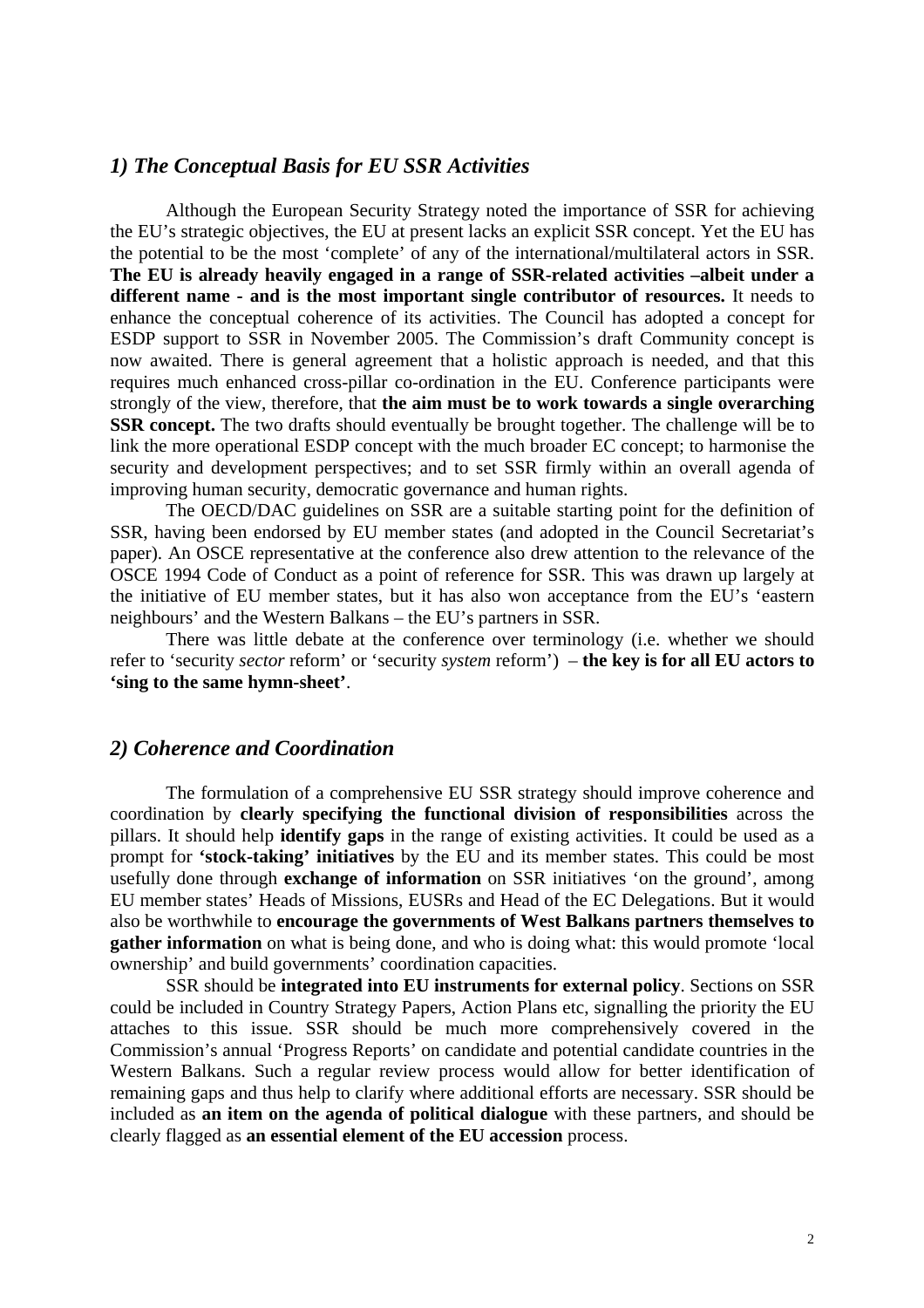A relevant proposal discussed at the conference was to set up a cross-pillar **SSR Task**  Force, in order to coordinate and fine-tune respective activites. The EU will also need to develop a **generic recruitment pool** for all areas of SSR activities. Conference participants agreed that member states should establish and further develop resources and structures for this.

**Coordination with other international and bilateral actors and NGOs is clearly vital**, but remains poor in practice. Given its potential for a comprehensive approach to SSR, the EU could aspire to a leading role in the coordination process. Some speakers defended the merits of the **Stability Pact** as a proven 'clearing house' for the international community and donors active in the Western Balkans. It had a track record in reform of the judiciary and police in particular. **NATO** has established itself as the lead actor in defence sector reform. **EU/NATO coordination must be strengthened**: one speaker advocated project-oriented cooperation in SSR, others argued for a clear division of labour. It was argued that the **EU should be the lead actor in developing border management capacities**, consistent with the prime objective of 'civilianisation'. This is a key area of interest for the EU and member states on the external border, and one in which the EU has unique competences. **The OSCE will remain a key partner for the EU in SSR**. The OSCE framework has the advantage of inclusiveness and equality between its members in the common objective of SSR.

Improving coherence and coordination, both within the EU and among international actors on the ground, is important not just for avoiding wasteful duplication of efforts, but also from the point of view of the Western Balkans recipients. **Lack of coordination, and even more so competition, between international donors poses unwelcome and unnecessary strains on weak states with limited capacities and human resources.** 

# *3) Western Balkans' Needs in SSR and Lessons Learned*

#### *a) Old Wine in a New Bottle is still worth drinking!*

Several participants from Western Balkans countries expressed anxieties that SSR could become an additional new condition for their EU integration. But in fact much of what the EU is already asking of candidates and potential candidates is SSR by another name. 'Repackaging' a wide variety of activities under the overarching SSR label is not merely a cosmetic exercise, nor is it designed to impose new burdens, but is rather a genuine attempt to enable prioritisation and bring focus to the EU's somewhat dispersed efforts. **This should bring benefits to partners by improving the consistency and coherence of the messages the EU seeks to convey.** 

The EU had a right to be stringent in its demands and rigorous in monitoring performance in the SSR field, precisely because, in the Western Balkans, it is engaging not just with 'third countries' but states to whom it is holding out the prospect of EU membership. SSR does not constitute an additional condition of accession, but a pivotal contribution to stabilising the region. In return, **Western Balkans partners had a right to expect the EU to sustain the credibility of the enlargement promise** throughout the years to come. In the meanwhile, one speaker recommended that the EU 'promise less, but deliver more.' To this end the new funding mechanisms, such as the Instrument for Pre-Accession or the Stability Instrument, should be examined as potential vehicles for the support of SSR programmes.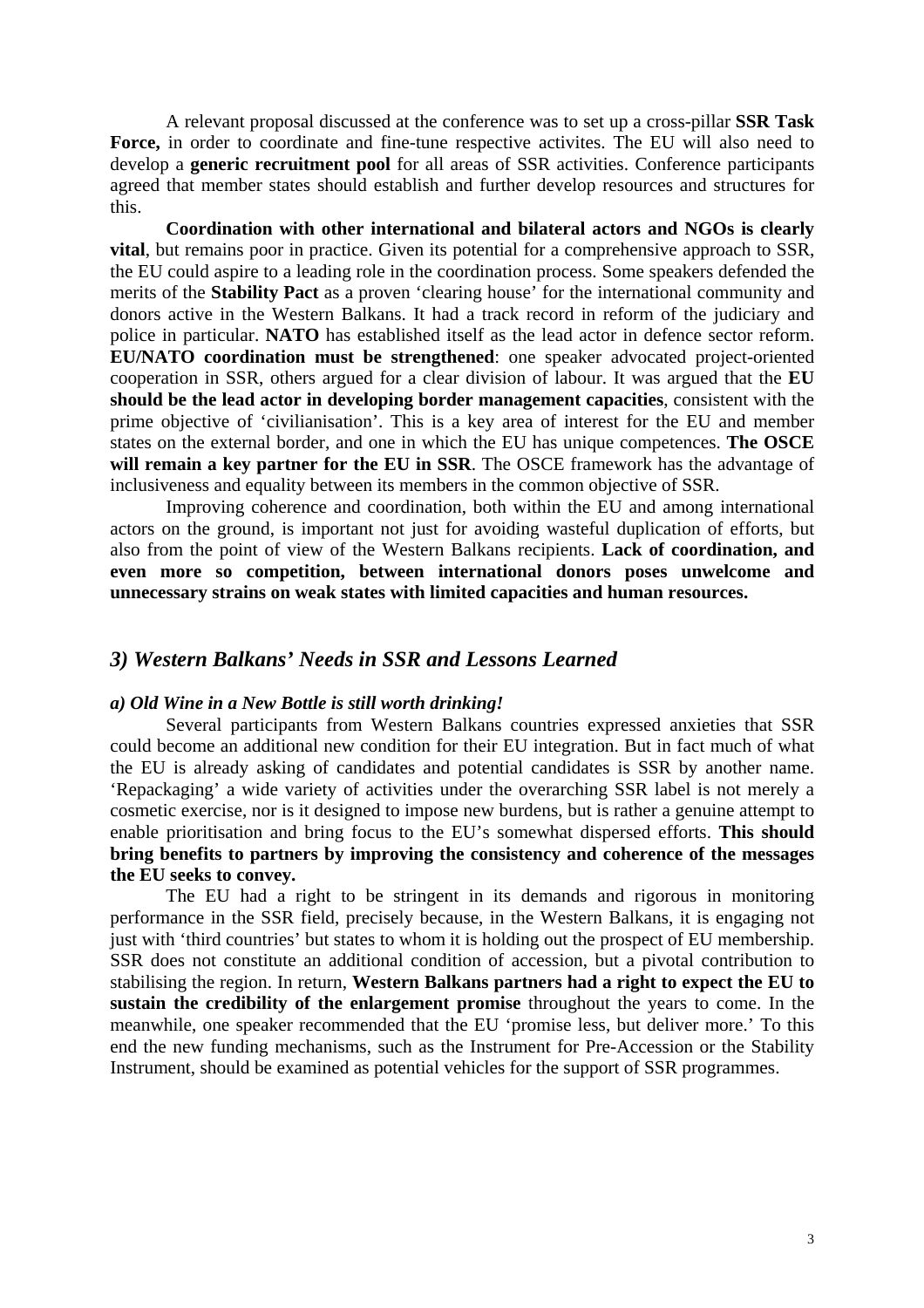#### *b) Local ownership*

Almost all speakers and participants emphasised the importance of the principle of **local ownership.** Cooperation in SSR really has to mean cooperation – international donors can only support programmes that are genuinely wanted by recipients. Candidates' and potential candidates' governments have to have a real stake in the pushing forward SSR, which requires concrete commitments and clearly set priorities. This is particularly true in the specific conditions of the Western Balkans, where some elements of SSR could appear especially politically risky for governments. **Political commitment has to be generated across the board** – it could happen that ministries of defence, foreign affairs and the top level of the defence staff have that commitment, but unless they receive full backing from the offices of the President and Prime Minister and the ministry of finance, the momentum of reform will not be sustained. **Assuring local ownership means setting priorities and also capacity-building** in government: the pace of development of general administrative and managerial skills within state institutions has a fundamental bearing on the speed and effectiveness of SSR. A number of for a and clearing-houses, such as RACVIAC or the South-East European Cooperation Process, have been established to facilitate and promote this process.

## *c) SSR must be set within the Democratic Governance Agenda*

SSR has to be firmly set within the 'democratic governance' agenda. Here is one area where many participants pointed to important gaps in the EU's SSR efforts in the Western Balkans. Reform of security forces that focuses only or mainly on capacity building and efficiency is likely to fail unless backed by programmes to enhance transparency and accountability. This calls for **much more EU support for training programmes for a wide range of civilian and non-governmental actors.**

Much more needs to be done to stimulate the **parliamentary dimension of SSR.** Strengthening legislative scrutiny and the oversight function is first of all needed in the field of the armed forces and security services, but the SSR agenda extends also into the remit of committees on foreign affairs, interior, justice, human rights, social and, last but not least, economic policy. **There is an enormous need for training of parliamentarians, committee staffers, and political party advisers in the ramified fields comprising SSR.** 

The **European Parliament** is not engaged at all with the parliamentary committees for defence and security in the Western Balkans (although the WEU Parliamentary Assembly is). The production of a comprehensive, specifically *EU* concept of SSR should prompt the EP to play a full role. Member states' defence and security committees could be very helpful in explaining how they work, especially in issues such as security clearance.

A further area crying out for more substantial EU support is **training of civil society actors and journalists in SSR issues**. Strengthening parliamentary capacities depends on the formation of a wider non-governmental 'security community' – a pool of well-informed civilian expertise that so far has hardly begun to develop. One particular area that calls specifically for EU involvement is training on ESDP, about which there is vast ignorance in the region.

**The European Commission's Communication** (of 27 January 2006) *The Western Balkans on the Road to the EU* highlighted the objective of promoting **civil society dialogue**, with a particular focus on dialogue between Western Balkans societies. Such dialogue has an obvious connection with the EU's SSR agenda for the region, **so civil society activists in this field should be able to look forward to more substantial support from the EU**.